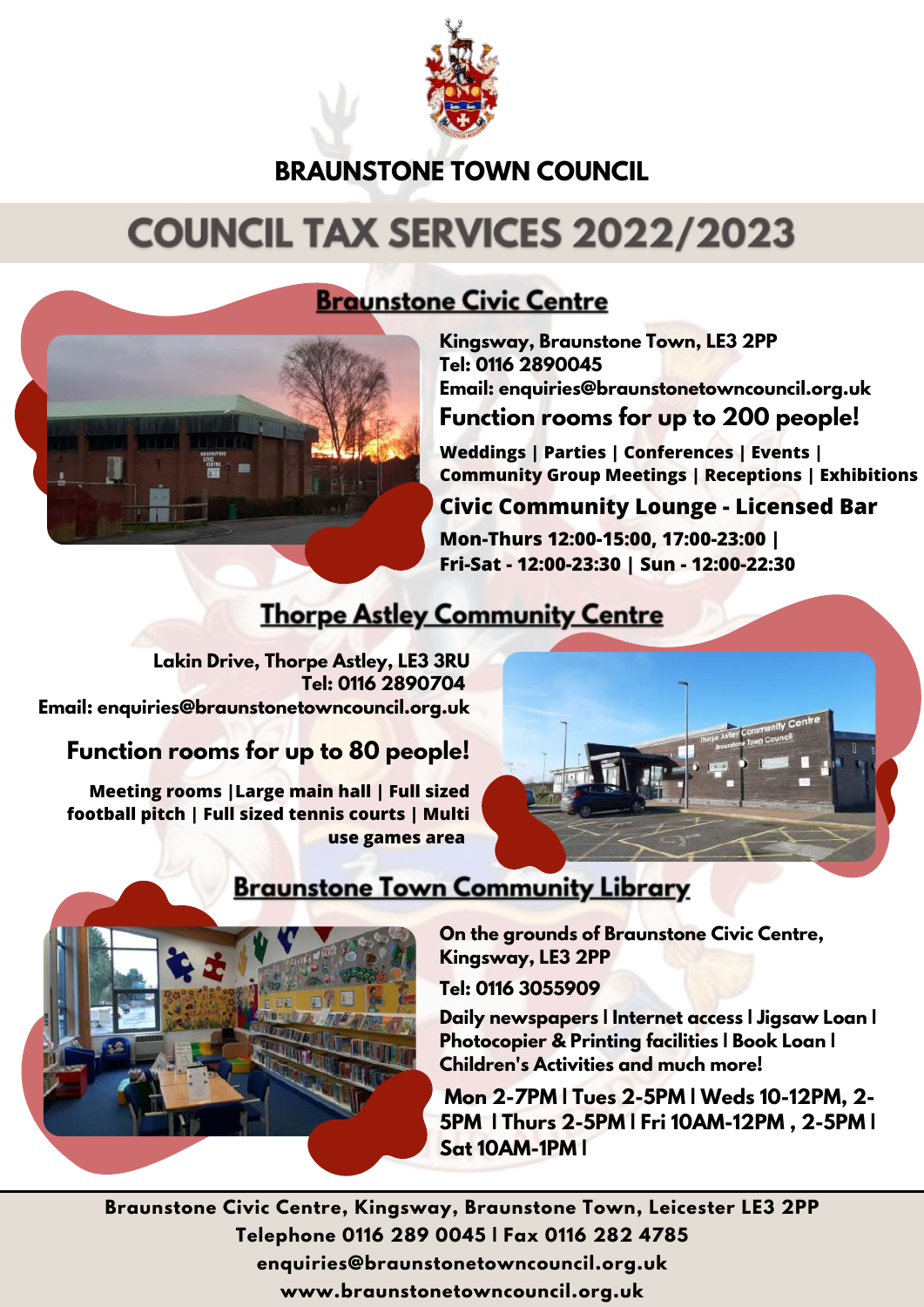# **BUDGET 2021/2022**

χà

ちょうじ

| <b>SERVICE</b>                               | <b>EXPENDITURE</b> | <b>INCOME</b> | <b>NET EXPENDITURE</b> |
|----------------------------------------------|--------------------|---------------|------------------------|
| <b>Corporate Management</b>                  | £96,371.13         | £1,560.00     | £94,811.13             |
| <b>Braunstone Civic Centre</b>               | £232,915.69        | £84,484.00    | £148,431.69            |
| <b>Thorpe Astley Centre</b>                  | £111,249.82        | £36,488.00    | £74,761.82             |
| <b>Parks &amp; Open Spaces</b>               | £473.543.47        | £261.263.00   | £212.280.47            |
| Library                                      | £73,959.60         | £9,723.00     | £64,236.60             |
| <b>Community Development</b>                 | £70,301.41         | £100.00       | £70,201.41             |
| <b>Planning &amp; Environment</b>            | £38,497.87         | £2,260.00     | £36,237.87             |
| TOTAL:                                       |                    |               | £700,961.00            |
| <b>Deduct from Reserves</b>                  |                    |               | £9,000.00              |
| <b>Deduct from Library Transfer</b><br>Grant |                    |               | £10,000.00             |
| <b>Precept Requirement</b>                   |                    |               | £681,961.00            |

# **BUDGET 2022/2023**

| <b>SERVICE</b>                    | <b>EXPENDITURE</b> | <b>INCOME</b> | <b>NET EXPENDITURE</b> |
|-----------------------------------|--------------------|---------------|------------------------|
| <b>Corporate Management</b>       | £103,477.76        | £1,560.00     | £101,917.76            |
| <b>Braunstone Civic Centre</b>    | £219,818.73        | £84,484.00    | £135,334.73            |
| <b>Thorpe Astley Centre</b>       | £107,050.20        | £36,488.00    | £70,562.20             |
| <b>Parks &amp; Open Spaces</b>    | £268,796.95        | £41,463.00    | £227,333.95            |
| Library                           | £86,934.65         | £9,937.00     | £76,997.65             |
| <b>Community Development</b>      | £73,043.80         | £100.00       | £72,943.80             |
| <b>Planning &amp; Environment</b> | £40,025.91         | £2,260.00     | £37,765.91             |
| TOTAL:                            |                    |               | £722,856               |
| <b>Use of Reserves</b>            |                    |               | £0.00                  |
| <b>Library Transfer Grant</b>     |                    |               | £2,500                 |
| <b>Precept Requirement</b>        |                    |               | £720,356               |

**Telephone 0116 289 0045 | enquiries@braunstonetowncouncil.org.uk | www.braunstonetowncouncil.org.uk**